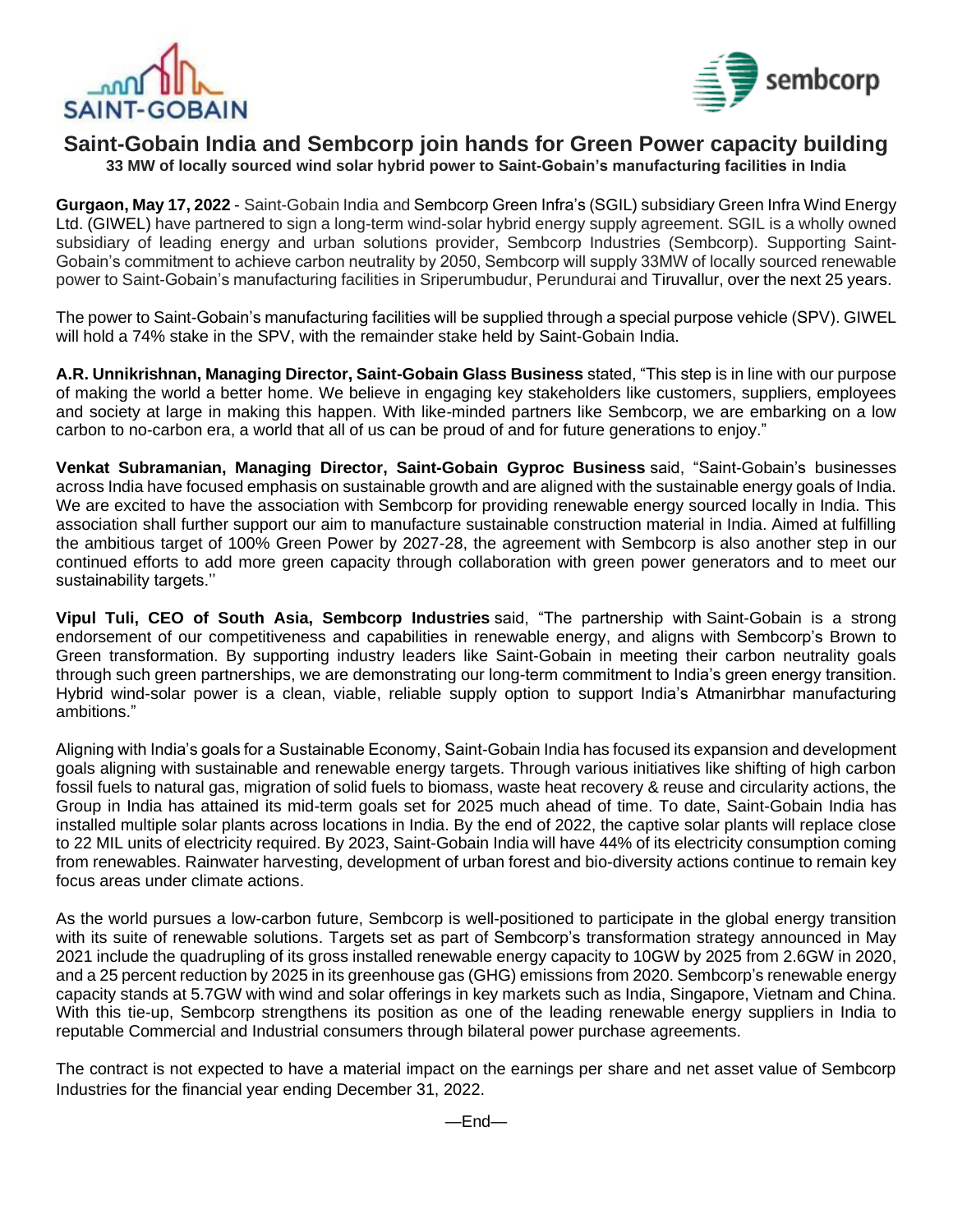



## **For media queries, please contact:**

| Saint-Gobain                              | Sembcorp                                       |
|-------------------------------------------|------------------------------------------------|
|                                           |                                                |
| Medha Shanbhag                            | Sourav DAS (Mr)                                |
| Senior Manager - Corporate Communications | <b>Vice President</b>                          |
| Saint-Gobain India                        | Corporate Relations & Strategic Communications |
| Tel: + 91 9892392245                      | Tel: +91 9910377455                            |
| Email: medha.shanbhag@saint-gobain.com    | Email: sourav.das@sembcorp.com                 |
|                                           |                                                |